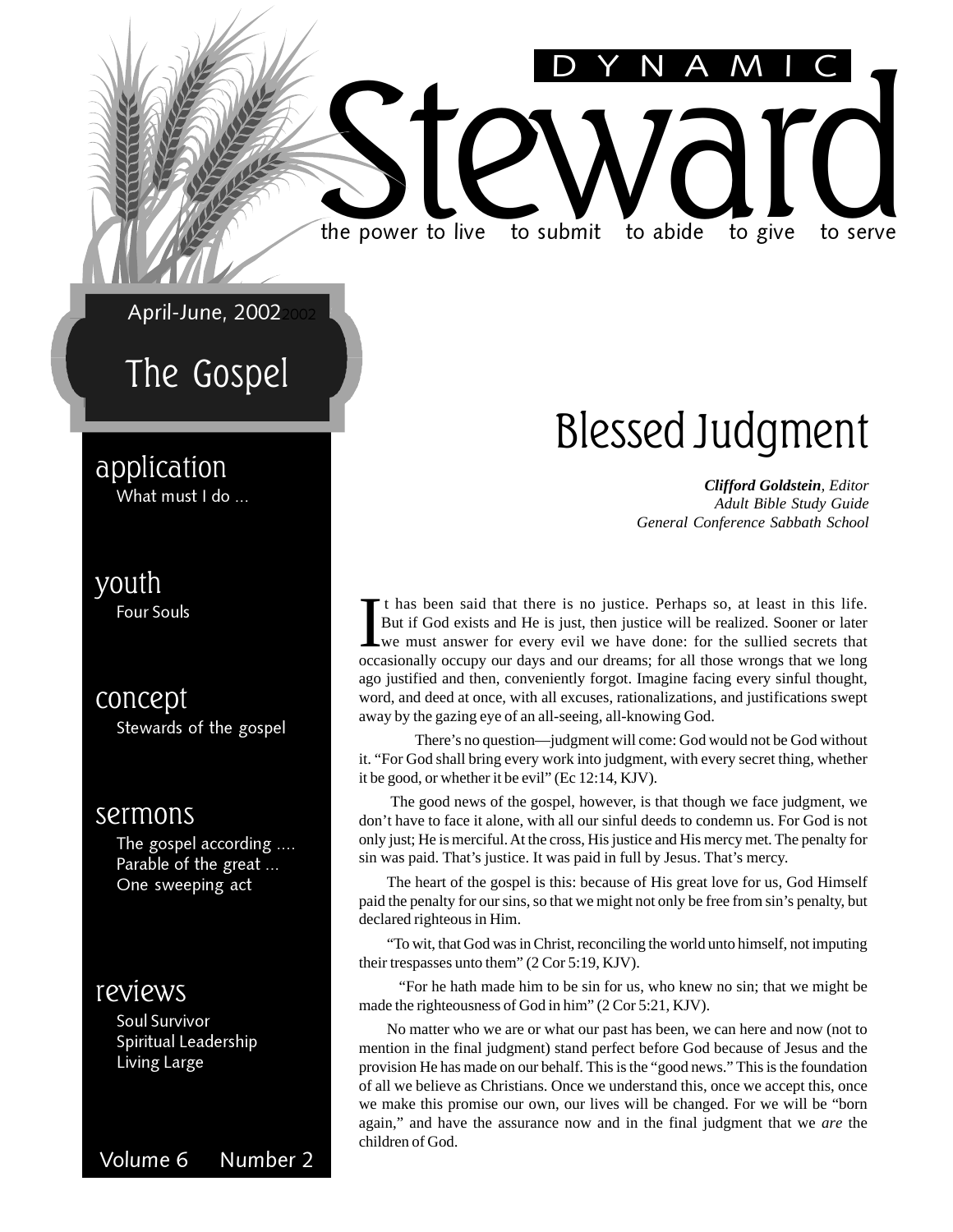# application

### What Must I Do to be Saved?

#### *HMS Richards, Senior*

*Founder of the Voice of Prophecy*

#### Introduction

They replied, 'Believe in the Lord Jesus, and you will be saved—you and your household" (Ac 16:31). This reply to the question of the jailer, "What must I do to be saved?" (verse 30) is clear and right to the point. And the answer ought to be clear when the question is of such supreme importance. Everything depends upon it. Thousands—yes, millions are staking their hopes of eternal life upon it.

*• Ask the group to define and discuss the meaning of the word, "gospel."*

The word *gospel* means "good speaking, good words, or good news." It answers that one tremendously important question, "How can a man or woman be saved?" How can we be delivered from the death penalty of sin and be restored to divine favor as though we had never fallen?

#### I have only one doctrine

It is said that when one of America's greatest preachers lay dying, a loved one asked, "What doctrines do you believe now?"

His reply? "When I first became a minister, I had 100 doctrines. When I was 30 years old, I had 50 doctrines. When I was 50, I had ten doctrines, but now, at the end of my life, I have but one!" When eager lips urged him to name it, he said, "Now, at the valley of the shadow, my one doctrine is—I am a great sinner and Jesus is a great Savior!"

*• Compare this one doctrine and Acts 16:31. Ask the question, "Can we save ourselves?" In light of this question, discuss Jeremiah 13:23; Romans 8:7.*

We may have a desire for the better way, but we do not have the power to live it. We admit that God's way is best, but we *do* the very opposite. This mental and spiritual conflict is pictured in Romans 7:14, 15, 18, and 24. *Read these texts together.*

The cry of Romans 7:24 is the cry of millions: "What a wretched man I am! Who will rescue me from this body of death?" The answer to verse 24 is found in verse 25: "Thanks be to God—through Jesus our Lord!"

#### Look, and live

There is help in Jesus. We are to look away from our failures … and sins, and look to Him for help. We are invited to "behold the Lamb of God, who takes away the sin of the world" (Jn 1:29).

#### • *Read and discuss the following passages or verses: Numbers 21:5-9 and John 3:3, 9, and 14-18.*

When the Israelites were bitten by fiery serpents, all who were willing to look just *look—*at the brazen serpent raised up on a pole (or cross), were healed. So if the sinner will just look in faith to Christ as crucified for him, he too will be healed from the disease of sin. It is wonderfully simple and simply wonderful—*just look and live*! It is written in Isaiah 45:22: "Look unto me, and be ye saved, all the ends of the earth: for I am God, and there is none else."

Repeat the best text of all the 31,000 verses in the whole Bible—John 3:16. Repeat it over and over to yourself.

Notice carefully what this text includes:

God—*an almighty authority*

So loved the world—*the mightiest motive*

That He gave His only begotten Son—t*he greatest gift*

That whosoever—*the widest welcome*

Believeth in Him—*the easiest escape*

Should not perish—*a divine deliverance*

But have everlasting life—*a priceless possession*

Our salvation depends upon the love of God. "How great is the love the Father has lavished on us, that we should be called children of God! And that is what we are!" (1J 3:1).

 "But God demonstrates his own love for us in this: While we were still sinners, Christ died for us. Since we have now been justified by his blood, how much more shall we be saved from God's wrath through him! For if, when we were God's enemies, we were reconciled to him through the death of his Son, how much more, having been reconciled, shall we be saved through his life" (Ro 5:10, 11)!



This study is taken from the book*, 25 Sermons: After 25 Years on the Air,* VOP, 1955. Unfortunately it is out of print.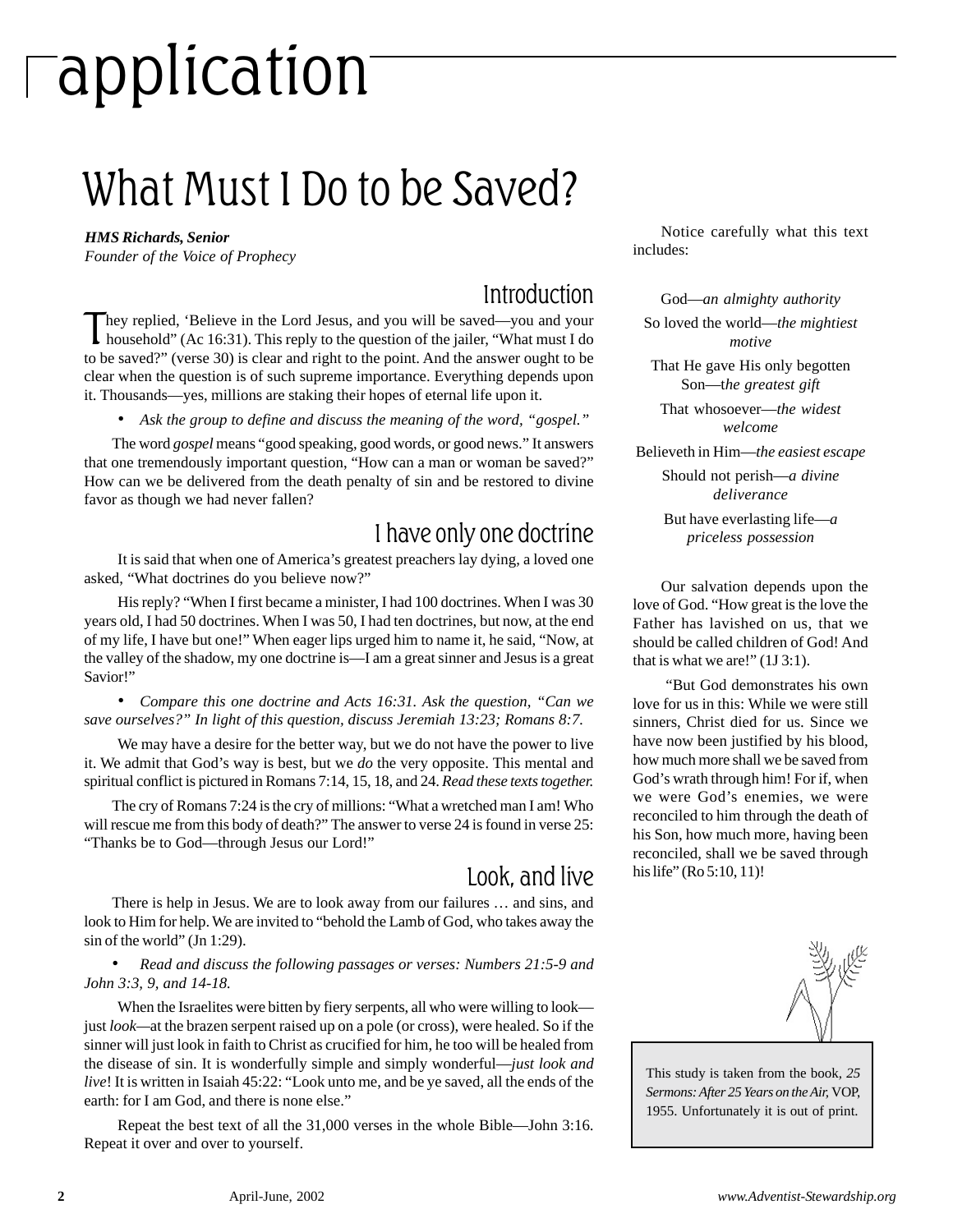# youth

### Four Souls

*Brendon Prutzman, Youth Pastor Spencerville SDA Church, Silver Spring, Maryland*

The book *Four Souls* is an inspiring read for anyone. I found that it primarily reaches out to upper high school and college age youth. The book is about four college friends who set out in search of the "epic life." They decide to take a year off from school, and any other plans they may have made for the immediate future, and challenge each other by traveling around the world doing mission work.

*Four Souls* is packed with stories that really make you think about how you approach life and what you are truly seeking from it. It especially makes you reflect on living every day and what you are doing to develop your life as a Christian example in the world.

Another area the volume illuminates is the relationship between the four men. There are journal entries from each of them throughout the book. At times they are close to driving each other crazy, but instead of getting "stuck," they use their frustrations to "grow" and to better the group. They carry out group exercises by talking and working through problems. There is undeniable value in picking up on some of the insights they gain through this process.



by Trey Sklar, Jedd Medefind, Mike Peterson, and Matt Kronberg W Publishing Group Orange, California 2001 US\$14.99



*Talk about the questions of the day; there is but one question, and that is the gospel. It can and will correct everything needing correction.*—William Ewart Gladstone

*The gospel belongs to the poor and sorrowful, and not to princes and courtiers who live in continual joy and delight in security, void of all tribulation*.—Martin Luther

*When we think of the atonement we are apt to think only of what man gains. We must remember what it cost God and what it costs him now when men refuse his love.*—Frank Fitt

*Let us not forget that the crucifixion of Christ was, and was intended to be to all the intelligences of the universe, the most significant exhibition of the love of God. "Herein was love."*—J. Gilchrist Lawson

*We can learn nothing of the gospel except by feeling its truths. There are some sciences that may be learned by the head, but the science of Christ crucified can only be learned by the heart.*—Charles Haddon Spurgeon

*The gospel is the fulfillment of all hopes, the perfection of all philosophy, the interpreter of all revelations, a key to all the seeming contradictions of truth in the physical and moral world.*—Hugh Miller.

*My heart has always assured and reassured me that the gospel of Christ must be a Divine reality.*—Daniel Webster

*The shifting systems of false religion are continually changing their places; but the gospel of Christ is the same forever. While other false lights are extinguished, this true light ever shineth.*—Theodore Ledyard Cuyler

*In the cross, God descends to bear in his own heart the sins of the world. In Jesus, he atones at unimaginable cost to himself.*—Woodrow A. Geier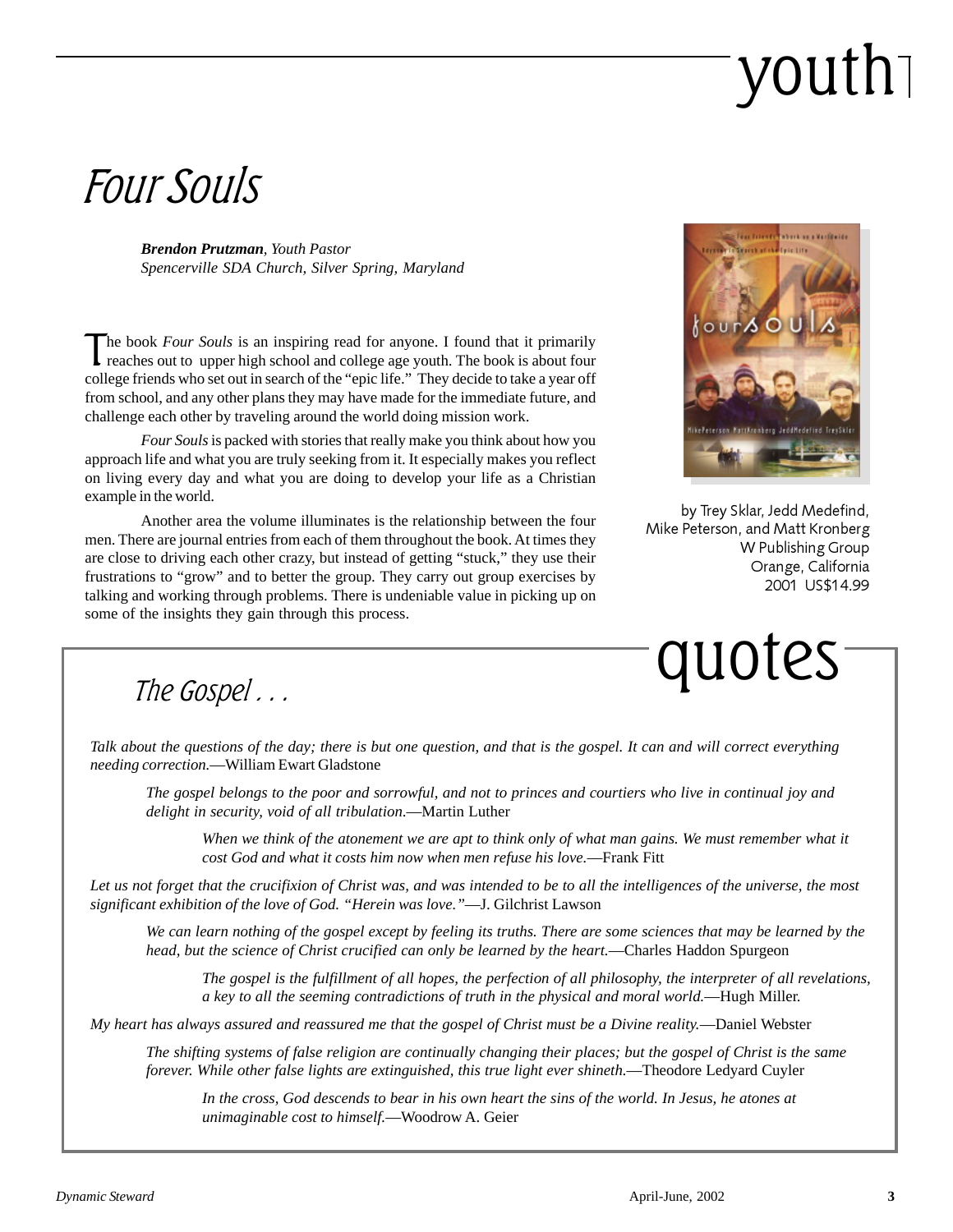# concept

### Stewards of the Gospel

*Benjamin C. Maxson, Director General Conference Stewardship Department*

It's good news! It's the gospel! And<br>it is a battle ground. We fight over<br>the meaning. We debate the<br>theology. We argue over its t's good news! It's the gospel! And it is a battle ground. We fight over the meaning. We debate the implications. But we apply it only rarely. In the midst of battles which divide the church, we brawl over law and grace. We call each other names, form our exclusive clubs and isolate ourselves in our theological palaces, comforting each other that we are right. Meanwhile, thousands struggle with lives of quiet desperation—seeking to do what is right and hoping to someday find the peace Jesus promised. The average contemporary Christian has a brain full of information, but a head full of confusion and a heart full of pain. Never before has so much been written and debated about the gospel. And never before has the gospel, the "good news" of salvation, been more needed.

#### A new reality

 Stewardship, as the human side of the lordship of Jesus Christ, is based on the gospel. It is the process of integrating the gospel into every area of life. In a day when the world seems to have lost hope, the gospel is still "good news." In lives desperately seeking understanding and hope, the gospel still brings a new reality. Where sin binds human hearts and lives, the gospel still has the power to shatter the shackles that chain our souls. And we are stewards of this "good news."

Paul states, "This is how one should regard us, as servants of Christ and stewards of the mysteries of God. Moreover, it is required of stewards that they be found trustworthy" (1Cor 4:1-2, ESV\*).

Among these mysteries, Paul includes Christ (Col 2:2, 1T 3:16), Christ in us (Col 1:26-27), as well as the gospel (Ep 6:19).

So our stewardship includes how we manage or deal with the gospel—the good news of salvation in Jesus Christ. While the gospel can be defined or stated in many different ways, with many different theological nuances, for me the simplest is the best. The gospel is the good news that Jesus has solved the problem of sin in our lives—past, present, and future. He has done everything necessary to save us.

#### Knowing is not enough

However, simply knowing the concept of the gospel is not enough. Even the devil knows the theory. Being stewards of this mystery of the gospel means we must go beyond the words to understanding, accepting, and integrating this incredible "good news" into our daily lives.

The term "mystery" implies there is something about the gospel that transcends human understanding or explanation. We cannot know the fullness of God's love or the depths of His pain in saving us. We cannot comprehend the incredible wonder of heaven descending to earth—God made flesh. We can only accept it by faith. Yet, we can experience the reality of salvation. We can know eternal life the moment we believe (1J 5:13).

There are several arenas in which we manage or are stewards of the gospel:

1*The first is our own walk with God*. Accepting Jesus as Savior is only the first step. Each day we must choose to submit to His eternal reality. Accepting Jesus as Lord, living within us (Ep 3:16-19), is the way we "apply" Him to daily life. Each issue is a choice—to live on our own or in Him. Each moment is a choice—to live in the reality of a sinful world or the certainty of God's kingdom. Choosing to seek His kingdom puts everything else in the right perspective (Mt 6:33). By faith we accept the Holy Spirit (Ga 3:14) and learn to listen to God's voice guiding our lives and making the gospel real in the details of living. Will we live by faith (our relationship with God) or will we choose to live by human reason and effort?

2*The second arena for stewardship of the gospel is in the way we confront the world and its attractions.* Again Paul leads us into the mystery of the gospel: "But far be it from me to boast except in the cross of our Lord Jesus Christ, by which the world has been crucified to me, and I to the world" (Ga 6:14, ESV). Here we are faced with the choice of the world or Calvary. We can daily choose to die, to be crucified in Christ. One of the most profound truths of the gospel is that we have died in Christ and been raised to a new life in Him (Ro 6:1-14). We are participants in His death and partakers in His life. Are we willing to accept the reality that we are crucified to the world? We can choose to move forward in faith, serving God and His kingdom. We are in the world but not of the world (Jn 17:14-18). Thus, we invade the kingdoms of this world with the kingdom of God (Mt 24:14). We proclaim the gospel through lives lived in the presence of the King of Kings.

 *Never before has so much been written and debated about the gospel. And never before has the gospel, the "good news" of salvation, been more needed.*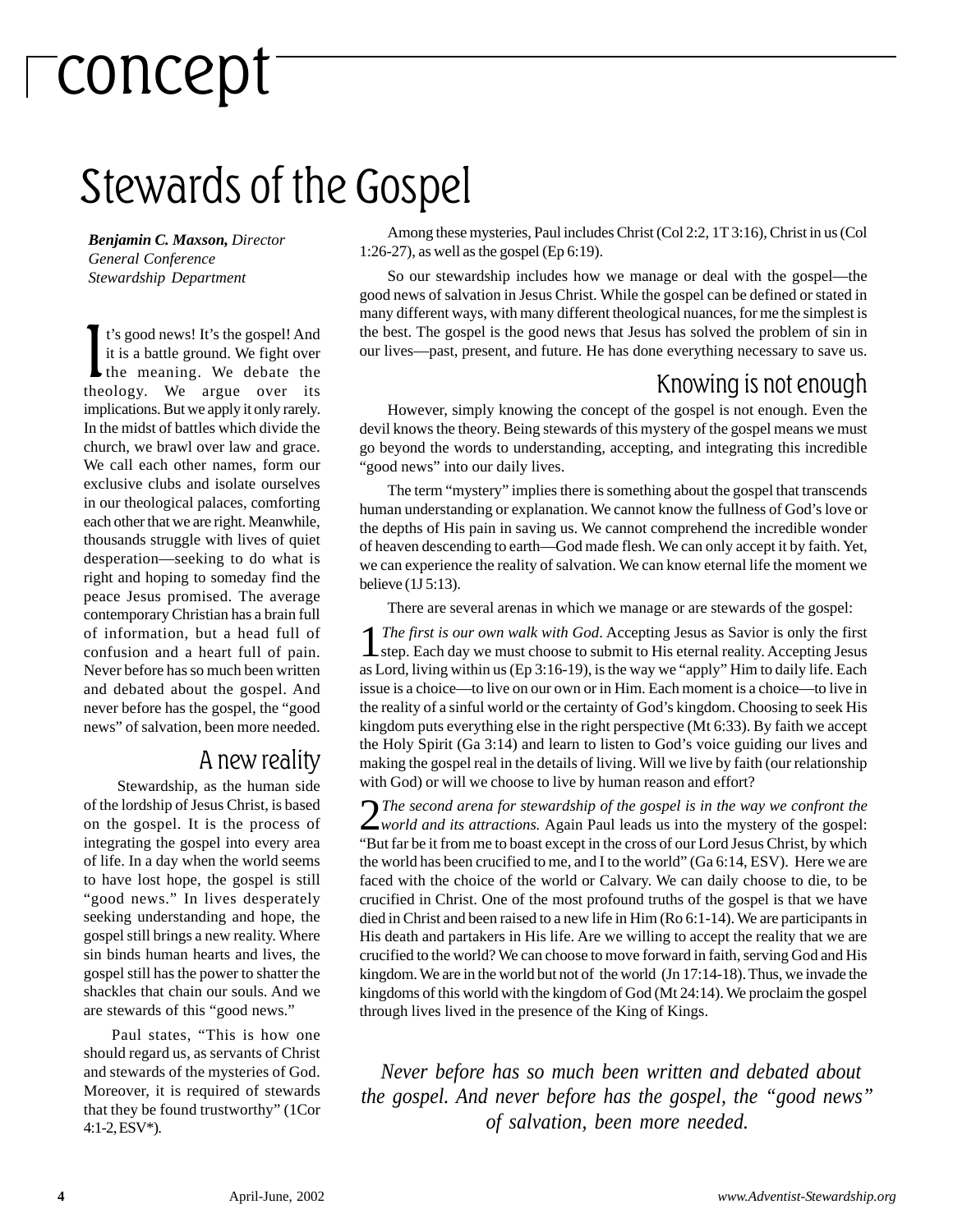# concept

*For the gospel experienced, leads to the gospel extended.*

3*The third arena where we are stewards of the gospel is in our relationships with those around us.* As we experience the authenticity of grace, we can choose to integrate the gospel into the way we accept and treat others. Once again we are faced with the choice to live by faith. We can choose to see others in the light of the gospel. Because they are the focus of God's love, we can choose to love others, even when they are unlovable. While rejecting the sin, we can choose to accept the sinner. We can choose to forgive as we have experienced forgiveness. Only one who has experienced the gospel can extend that gospel to others. Those who cannot extend grace to others have not truly experienced grace themselves. For the gospel *experienced* leads to the gospel *extended.* We faithfully function as stewards of God's mysteries as we share it with those God places around us.

Then how can the gospel attain this power in our lives? How can we reach this experience? It all begins with accepting it ourselves—accepting by faith the reality of Christ dying for us and Christ loving us. Listen to Paul's words:

"That according to the riches of his glory he may grant you to be strengthened with power through his Spirit in your inner being, so that Christ may dwell in your hearts through faith; that you, being rooted and grounded in love, may have strength to comprehend with all the saints what is the breadth and length and height and depth, and to know the love of Christ that surpasses knowledge, that you may be filled with all the fullness of God" (Ep 3:16-19, ESV).

### a joyful experience! stewardship window

The treasurer's report of the Sarawak Mission revealed the total tithe received from the Putah Seventh-day Adventist Church for the year was fifty cents. How could that be? The village had about 20 families and most of them were farmers. When the leaders asked the members the reason for the lack of tithe, they replied, "We have very little cash." The church restudied the biblical meaning of returning tithe to God. They were encouraged to return, in kind, a tenth of their increase to the Lord.

 Church members argued that the mission just needed their money. In the midst of the their anger and confusion, an elder stood up and said, "Please listen to what I have to say!" He challenged each one to return a tithe and offerings from the bounty of God's blessings for a three-month trial period.

 The next Sabbath, smiling members brought to the altar, fruits, vegetables, rice, eggs, and even live chickens! On Sunday two deacons sold the items at the market and took the cash to the treasurer. The next week many more members participated in the worship of giving. It was thrilling to see their happiness as they contributed their tithes and offerings. Since this part of worship became such a joyful experience, they decided to continued for a whole year. At the end of the year the church reported \$5,000 in tithes and offerings! The village became a model to other village churches.

#### Partners in Grace

As we focus on Jesus Christ and His love, the Holy Spirit brings understanding and fills us with His fullness. The only real effort we can make is to focus on God and His love to fix our eyes on Him. As we do, the gospel takes possession of our hearts and minds. His presence transforms our relationships and behaviors. Through surrender we become stewards partners in grace.

Through choice, we can accept this reality in our daily lives. We can choose to be stewards of this mystery, "Christ in you, the hope of glory" (Col 1:27). We can live and share the reality the kingdom of God has come!

*\* ESV is the English Standard Version, a contemporary biblical translation in the tradition of the Revised Standard Version.*

 Three years after the Putah members made their covenant, they noticed that people from nearby villages were flocking to their village to help them harvest their produce. One elder asked, "Why are you coming to help us?"

 The visitors replied, "Don't you know that your farms are the only ones that have not been destroyed by rats, and your village receives rain so that your fruit trees bear much fruit? You must have something we do not have!"

 What a beautiful testimony to God's love and how He works to bless His people. And, in turn, how He uses us to bless others.

> *by Romulo Daquila Stewardship Director Ontario Conference*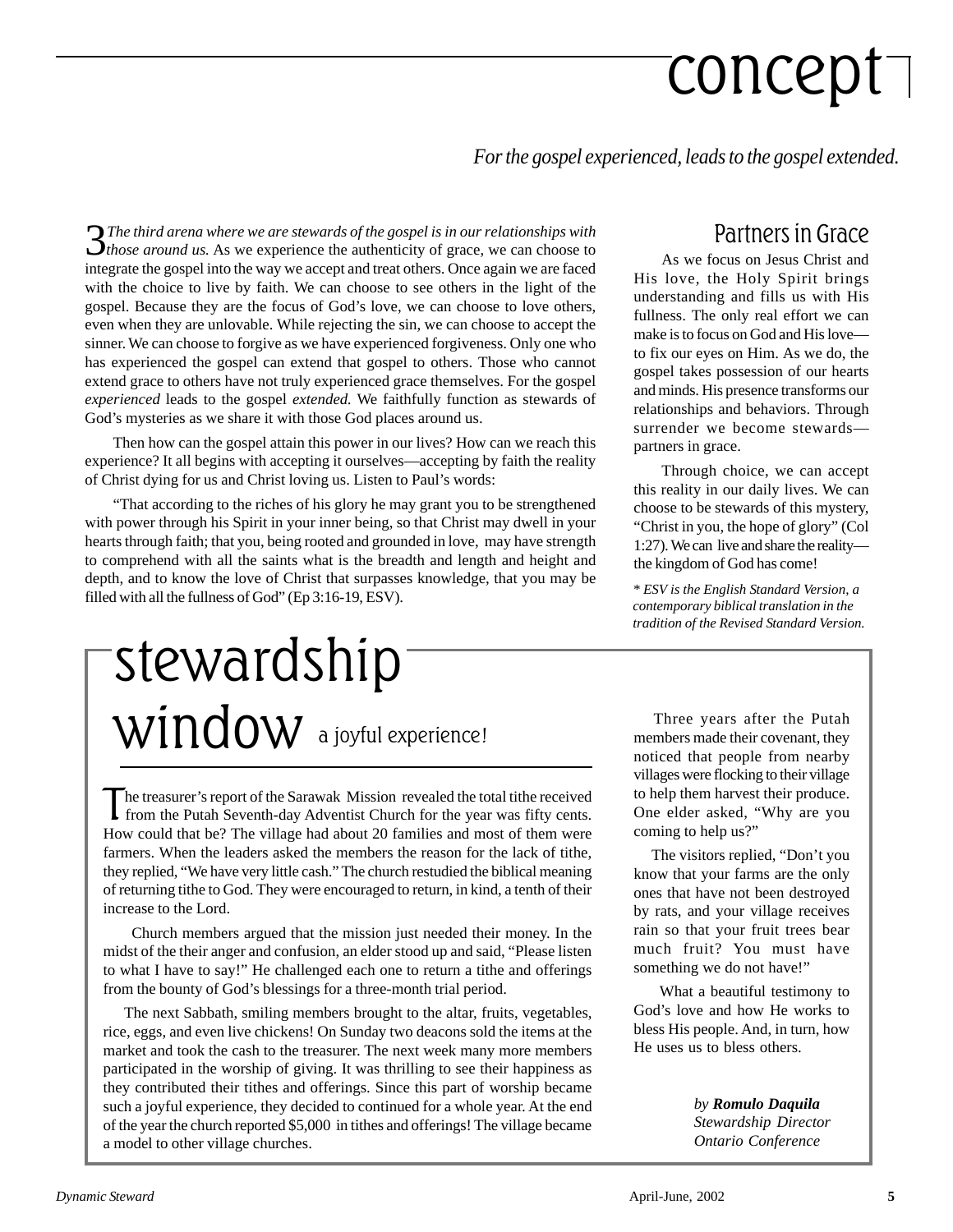### The Parable of the Great Banquet

#### *Ed Motschiedler*

*Secretary Columbia Union Conference* I would like to introduce you to the unsung hero of the parable of the great banquet.<br>In this parable the beauty of the gospel message is illuminated. Found in Luke 14: would like to introduce you to the unsung hero of the parable of the great banquet. 15-24, the parable is often thought of as a parable of the judgment.

A key point of this story was that the opportunity to accept Christ would go first to the Jews, and after that, to the Gentiles. Like all of Christ's parables, however, there is a message for us today. As we set the stage for this gospel illustration, let me describe the characters of the story.

#### Enter, the master

Introduction

In our parable, the master resolves to have a great feast. We are not told why he is giving the feast. We can assume that he has the gift of hospitality and loves to be with his friends. In an act of affection, he decides to invite his friends to a great banquet. Nothing but the finest will be served to his guests!

When the people do not show up, he instructs his servant to go out and find others to invite to the feast. He is determined that his banquet room will be full. The master in the story represents our Heavenly Father who has invited us to attend the great marriage feast of the Lamb (Rv 19:9).

#### Next, the servant

As was the custom, the servant would visit the homes of the guests two times to invite them to a feast. The first time he invited the people was to determine how many would attend so that the proper preparations could be made. The second visit was to remind them that the feast was ready, and that they should come.

It was common practice in a day without quartz watches and alarm clocks for the master to send his servant around some time before the feast to remind his guests. In

*The truth was that they had changed their minds. Other things had become more important.*

that way, none would be embarrassed by forgetting or showing up late. We know there was a second visit because the text says "At the time of the banquet, he sent his servant to tell those who had been invited, 'Come, for the banquet is now ready' " (verse 17). We also know the servant visited every house because the text says "but

they all began to make excuses" (verse 18). I believe the work of the servant describes for us the work of the Holy Spirit today.

#### The invited guests

We know the guests accepted the first invitation. When approached by the servant, they said something like: "We feel honored to be invited by your master. We are very fond of him. Tell him that we will be present for his great feast." At the time, nothing seemed to be more important than attending the feast of their beloved friend.

When the servant came around the second time, they gave excuses as to why they wouldn't come. The excuses—"I have bought a field, I have bought oxen, and I have just married"—were not the real reasons they weren't attending the feast. The truth was that they had changed their minds. Other things had become more important. They didn't want to attend the feast now. I believe this group represents those of us who have accepted Christ as our Savior but have lost our first love experience and our excited anticipation of attending the marriage feast of the Lamb.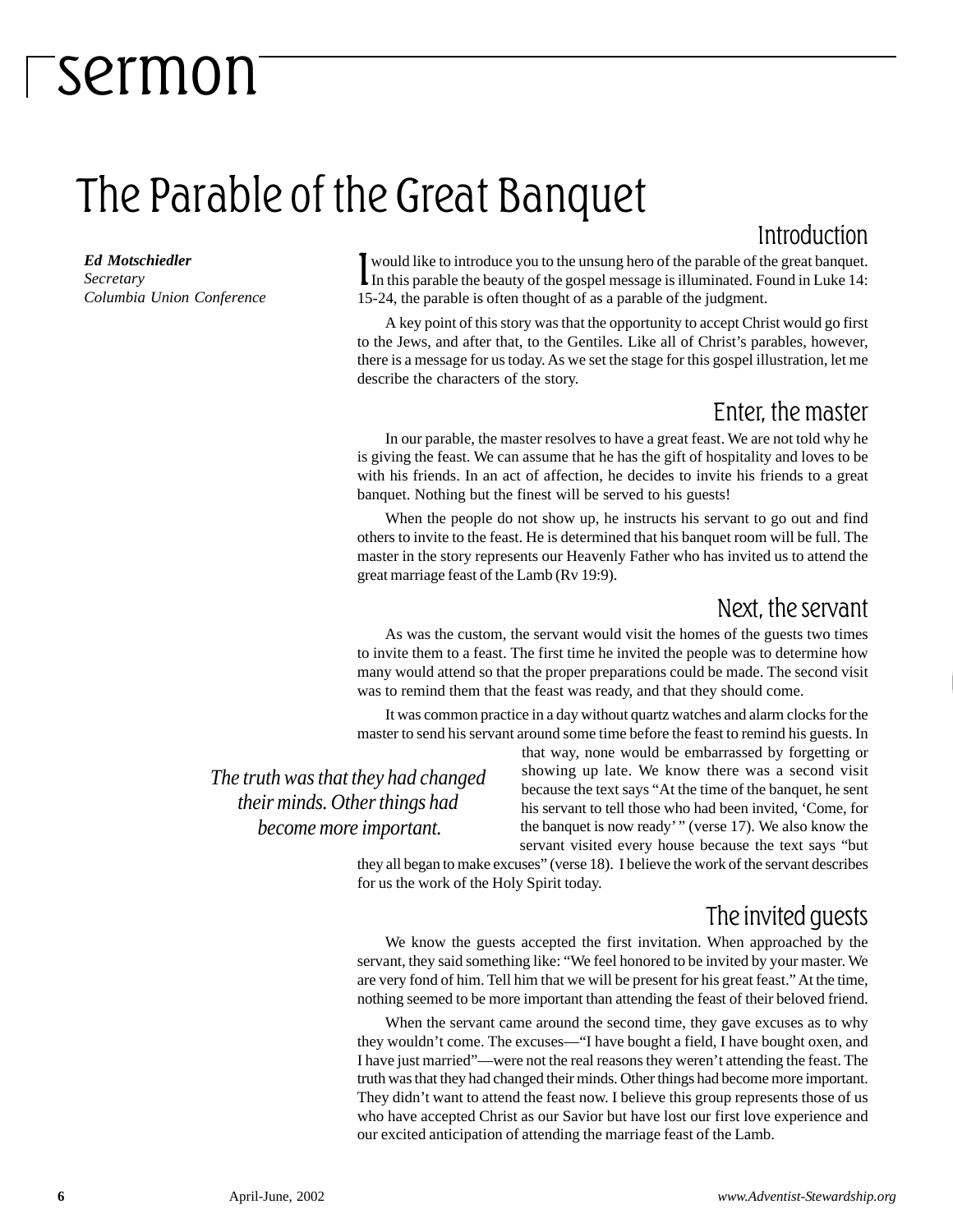To accept an invitation and then not attend was a great insult to a host. It was a sign that the host was held in very low esteem. It was a declaration of hostility.

#### The real guests

 A description of those who ultimately attended the feast is found in verse 20. They were not the guests invited first. But they were the poor, the crippled, the lame, and the blind. They came, not from the impressive mansions of the suburbs, but from the streets and alleys of the city slums. We can only imagine how they felt. One moment they were scorned by most of the people in the city; the next moment they were sitting in a lavish banquet hall where the rich and famous usually eat.

The great master greeted them as his special guests and sat down with them to a wonderful feast. He treated them as *if they were* rich and famous. This gathering shows us that anyone who accepts the invitation will be welcome at the feast! Our presence at the banquet is not based upon anything we have done, but that we simply have accepted the invitation.

#### The unsung hero

To discover the unsung hero, we need to focus on the last part of verse 22 and verse 23. The master said to the servant, "Go out quickly into the streets and alleys of the town and bring in the poor, the crippled, the blind and the lame."

 The servant replied, "What you ordered has been done." He had already carried out his master's command, even before the order was issued! For when the servant realized that none of those first invited were going to attend, on his way back to the master's home, he stopped along the way to invite others to come to the feast. He knew how disappointed his master would be if the banquet hall was not full. Therefore, he kept knocking on doors and giving invitations. He didn't stop until it was time for the feast to begin.

#### Lessons of the gospel

 The master kept sending the servant until the people refused to come. When I had my "first love" experience I was excited about attending the great marriage feast of the Lamb. There was nothing more important to me than being ready for the return of Jesus. As time went by I found other things taking precedence and drifted away from a close relationship with God.

Then the Holy Spirit would again knock on the door of my heart to remind me of my invitation. I sensed how much God loved me and how much He wanted to spend eternity with me. Again, I would commit to making Him first in my life. More time would pass, and there would be another knock on the door of my heart. The good news of the gospel is that the Holy Spirit keeps knocking, reminding us of the feast. And He will do so until, at our last breath, or at the end of probation, we tell God we do not want to come.

The master was so determined to have his banquet hall full, he told the servant to "Make them come in" (verse 23). Every effort is being made to save us. Every resource of heaven is being employed in the great battle between Christ and Satan. The Holy Spirit will not cease His work on our behalf until we absolutely refuse to attend the feast!

#### Conclusion

As you are encountered with this message, you will again hear the voice of the Spirit inviting you to attend the feast.

You might feel you are unworthy to attend, or perhaps you have lost your interest, and so you decide not to come. He will remind you that *Jesus* is worthy. His righteousness will be judged, not yours. He will remind you how much God wants you to be at the great marriage feast of the Lamb.

*This gathering shows us that anyone who accepts the invitation will be welcome at the feast! Our presence at the banquet is not based upon anything we have done, but that we simply have accepted the invitation.*

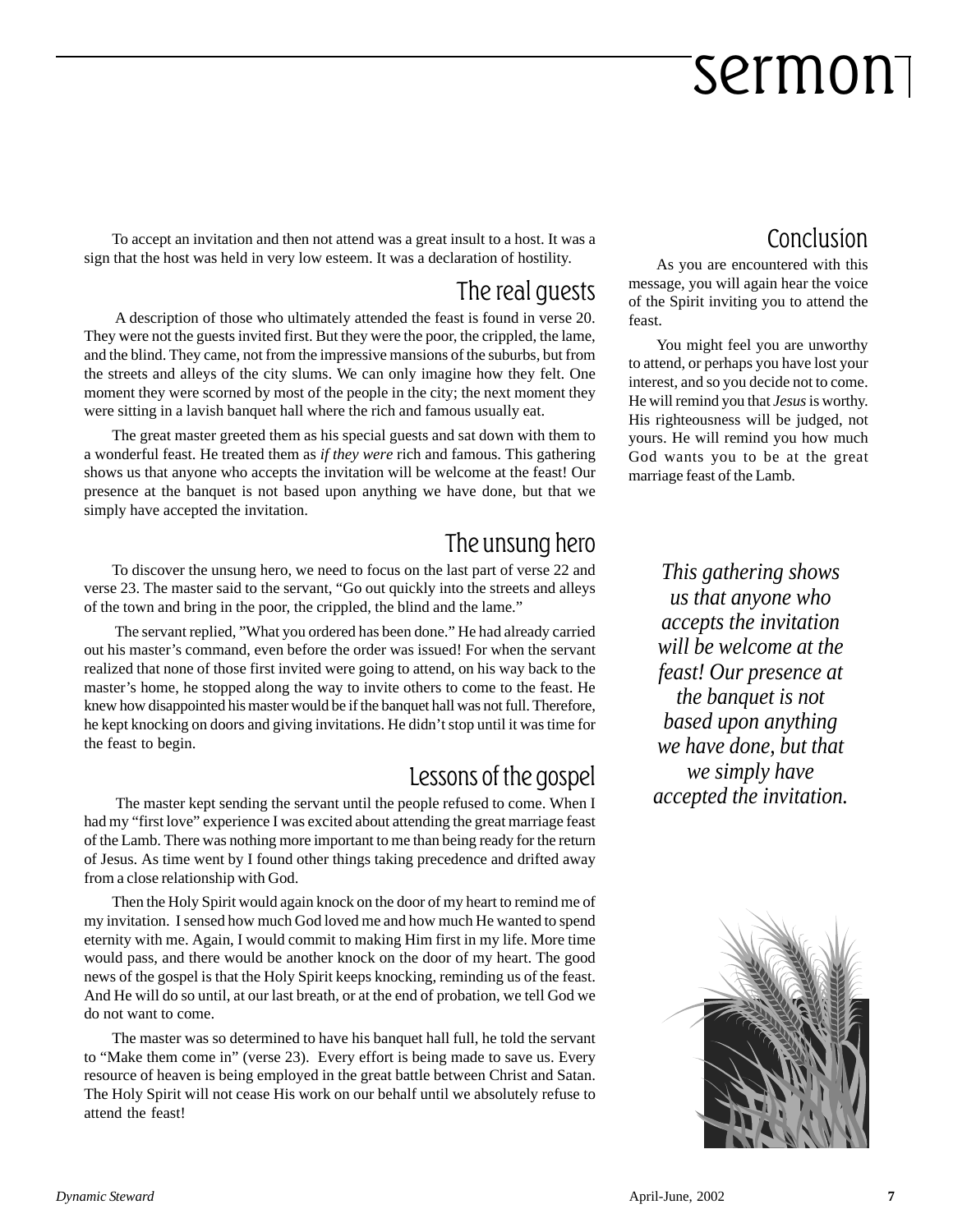### The Gospel According to Cradle Roll

*Bonita Joyner Shields Assistant Editor Adventist Review*

*This sermon is an abridged version of Pastor Shield's farewell message given at Spencerville SDA Church on January 26, 2002.*

#### Introduction

In life there<br>lessons are<br>and must<br>and move on. n life there are lessons we learn along the way. Psychologists tell us that if these lessons are not learned at a particular developmental stage, we will remain "stuck" and must emotionally revisit that stage of life before we can resolve the issue

 I invite you to do some revisiting with me this morning. Think way back in time, past elementary school, past kindergarten, all the way to Cradle Roll. Cradle Roll is exciting! When Kyle was two years old, he would stop and give me a big hug during the week. But on Sabbath, he would rush through the foyer and run right past me without so much as a nod—because he was going to Cradle Roll! What is it about Cradle Roll that is so attractive? I don't see adults rushing through the foyer to get to class!

There is a lesson in Cradle Roll that draws young and old like a magnet. This lesson is described by noted twentieth century theologian, Karl Barth, as the most profound theological truth he knew. The lesson of Cradle Roll is the foundation of the gospel. Yet, it is this very lesson that I believe many of us have not learned.

What is this lesson?

*Jesus loves me, this I know, For the Bible tells me so, Little ones to Him belong, They are weak, but He is strong.*

As Adventists we have been quite successful with indoctrination. And doctrines are important. When properly understood, they give us a full and accurate understanding of God's character. But if we do not understand the lesson of Cradle Roll, it doesn't matter what else we do. We will be "stuck" in our Christian development. If this lesson goes unlearned, nothing we do or believe will have eternal significance.

Let's return to Cradle Roll together and review this well-learned little "ditty" we sing to our children. It is packed with the gospel, so let's unpack it together.

#### Jesus loves me . . .

Ah, what a familiar phrase. As infants, we hear it while we are rocked to sleep … as children we sing it in Sabbath School … as adults we sing it to our children.

Paul's letter to the Romans tells us about this love: "You see, at just the right time, when we were still powerless, Christ died for the ungodly. Very rarely will anyone die for a righteous man, though for a good man someone might possibly dare to die. But God demonstrates his own love for us in this: While we were still sinners, Christ died for us" (Ro 5:6-8).

This passage tells us that God loved us so much, He willingly offered His only Son—a part of Himself—to come to Earth, live among us, and die by the hands of ungrateful, unholy people. Why? So those same people would have a chance to live the abundant life here and in eternity.

It would be difficult to send your child to a far-off land to people who were eager to *know* God. But, would you send your only child—a part of yourself— to save a

SCRIPTURE: Romans 5:6-8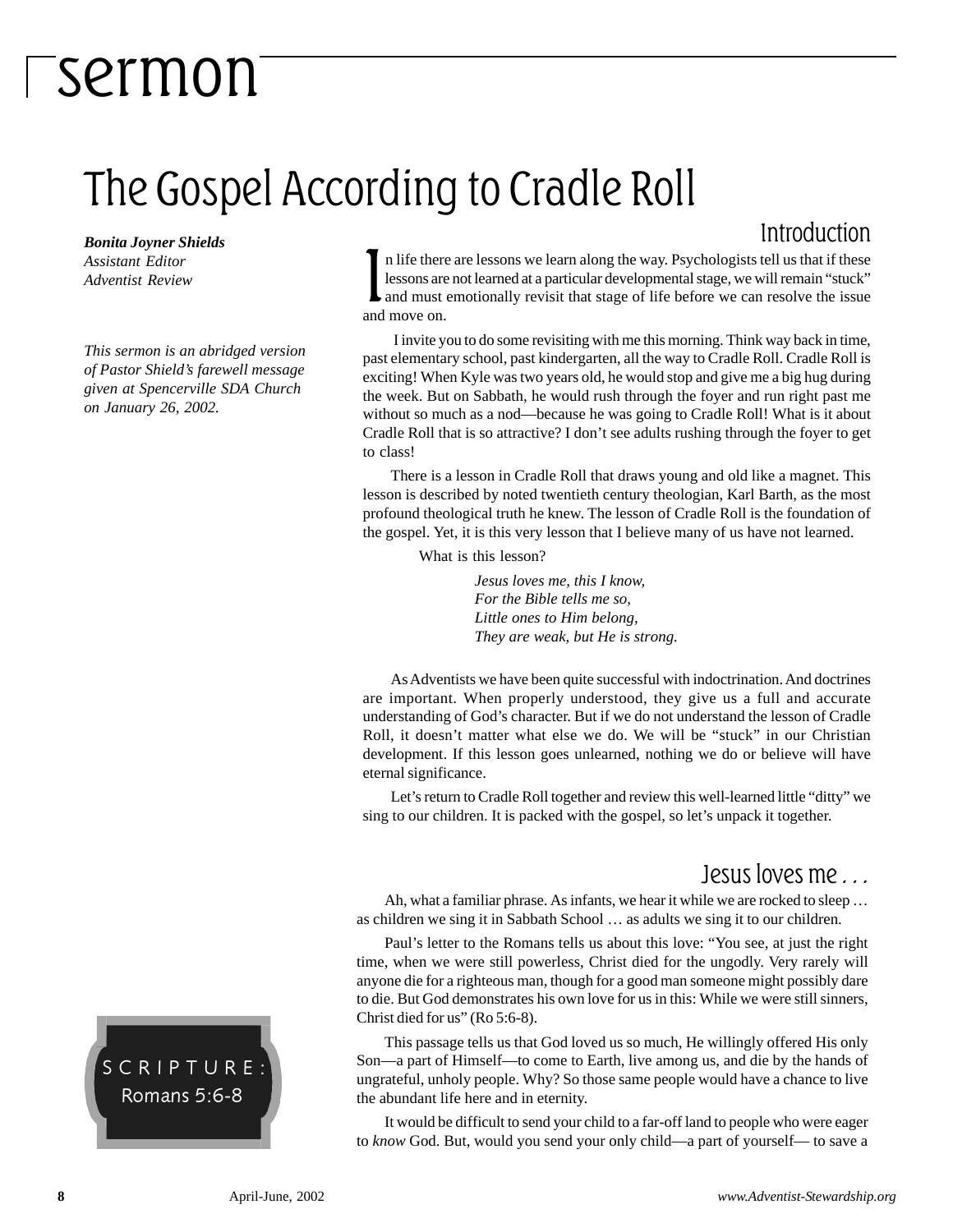bunch of ingrates? To people who had no desire to learn about God, who would humiliate and kill your child?

That's why God is God. He loves perfectly. When we mess up and fall flat on our faces, He still loves us. When we shake our fist at God and yell, "I hate you!" He still loves us. When we "run away from home," certain that there is a better way to live than His way, He still loves us.

I have heard it said to children, "Jesus will only love you if you're good." What an abomination to the love of God! While we were still sinners—ungrateful, unloving, Jesus died for us. *Have you ever been loved like that? Do you believe it is even possible?* As wonderful as this love is, it won't make much difference in our lives without this next element.

*Knowledge of the fundamentals of Adventism is important. But what happens when your spouse leaves you? Or when your child dies? What happens when the hopes and dreams of a lifetime shatter into a million pieces and flow effortlessly through your fingers like sand?*

#### . . . This I know

Many of you have heard that Jesus loves you, but, *do you know it*? *Do you really believe that He loves you?* Or are you like my friend? She has grown up in the church, attended Adventist schools, worked for an Adventist institution, and yet asks me, "Bonita, why would Jesus love me? I'm not good enough to be loved."

You may not have stated it as she did, but is that the heart cry of your soul? Do you know that God knows you fully and really loves you as He says he does?

We are limited in our understanding of what it means, "to know." We understand it cognitively: "Yes, I know, I understand that Jesus loves me." And, yes, the content of our faith is important and must be based on truth.

We may even go to the next level and give intellectual assent. "I accept the rationale. I am convinced that this is truth." We understand Jesus died for us because He loves us, and we say this is true. Yet James says: "You believe that there is one God. Good! *Even the demons believe that, and shudder*" (Jm 2:19, emphasis supplied).

Our knowledge must go beyond intellectual assent. We must embrace *fiducia* we must learn to trust. Our belief must reach the depth of our being and take anchor in the soul.

Knowledge of the fundamentals of Adventism is important. *But what happens when your spouse leaves you? Or when your child dies? What happens when the hopes and dreams of a lifetime shatter into a million pieces and flow effortlessly through your fingers like sand?* What will carry you through? A knowledge based solely on cognitive understanding, or a knowledge that shows a trusting relationship with a God who has promised to never leave you or forsake you? What will carry you through? An intellectual assent to a belief system or a soul anchored to a God who loves you with a love so powerful that the gates of hell cannot prevail against it?

![](_page_8_Picture_12.jpeg)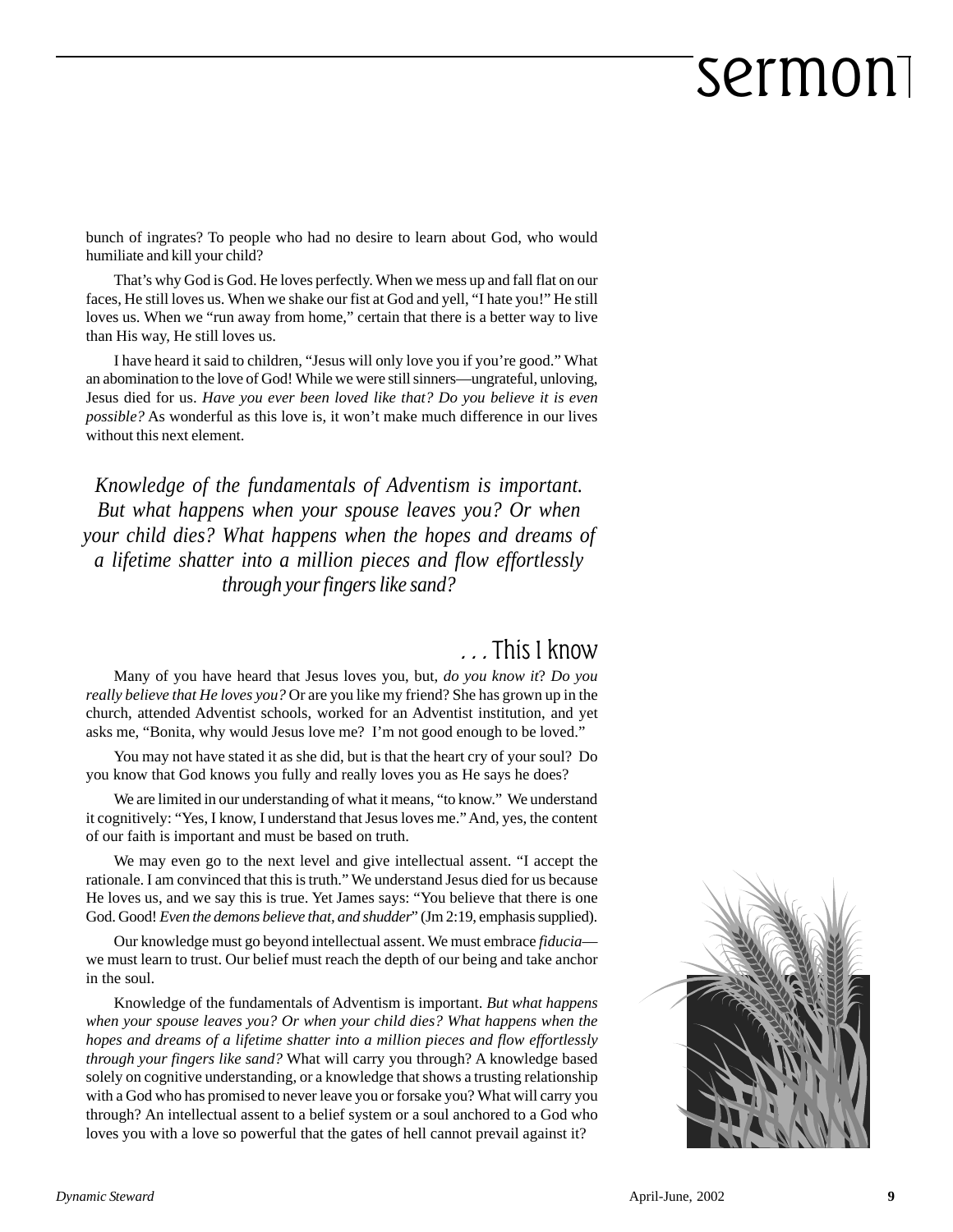#### . . . For the Bible tells me so

When we begin to trust God, we take Him at His word. We may not feel lovable, but we trust that He loves us beyond what we can understand.

I have a pet peeve when it comes to our use of the Bible. For many it is merely a book of proof texts, used to prove a theological argument. While one of its purposes is correction and teaching righteousness (2T 3:16), it is much more. It is the story of the relationship of God to us—how we severed that relationship, and how God sent Jesus to restore us to Him. It is the story of Jesus' work of salvation in the lives of humanity, and we are the continuation of that story!

 Several years ago, a woman whom I will call Laura shared how she had stood on the precipice of an affair. She confessed, "I finally got past my blindness and saw that I had to turn around because, if for no other reason, God said so, and I knew He loved me more than anyone else." "But," she continued, "It was one of the most difficult and painful things I've ever done, because it seemed so right."

Sin is deceitful and blinding. It makes wrong seem right and right seem wrong. It is only by God's Word that we can determine truth. We need a standard of truth, of righteousness outside of ourselves. And Jesus, the Living Word, is that perfect standard.

The question we must ask ourselves is: Will we continue in broken relationships, or learn from the Salvation Story and trust His word to restore our relationships even when it hurts? Do we trust that everything God says in His Word is for our own happiness? Will we allow it to rule in our lives?

#### . . . Little ones to Him belong

Who doesn't desire to belong? Whether to a club or an organization, a family or a person—most of us have this God-given desire within. In a society where broken relationships and broken lives abound, this desire is intensified. Many people, searching for a place to belong, sadly compromise themselves just to experience belonging. Fanatical religious groups capitalize on this human need.

In the midst of our craving for belonging, Jesus challenges us: "Anyone who loves his father or mother … son or daughter more than me is not worthy of me; and anyone who does not take his cross and follow me is not worthy of me. Whoever finds his life will lose it, and whoever loses his life for my sake will find it" (Mt 10:37-39).

Jesus loves us more than anyone ever can or ever will. Careers, cars, homes, money—even family—all good in and of themselves, cannot take the place of belonging to Him. When we truly believe this and determine that we want to do nothing but obey His Word, we will find that that "hole in our souls" begins to fill. But as Jesus has told us in scripture, looking to Him to satisfy our need to belong does not come easily. Belonging to Jesus requires making some difficult choices.

 "Whoever finds his life will lose it, and whoever loses his life for my sake will find it" (Ibid) When we take up our cross and lose our life, we die to our own selfcentered ambitions. Dying is scary. It's painful. Dying is the ultimate letting go. Yet, I have discovered that when I allow myself to die, I have never felt so much alive!

![](_page_9_Picture_12.jpeg)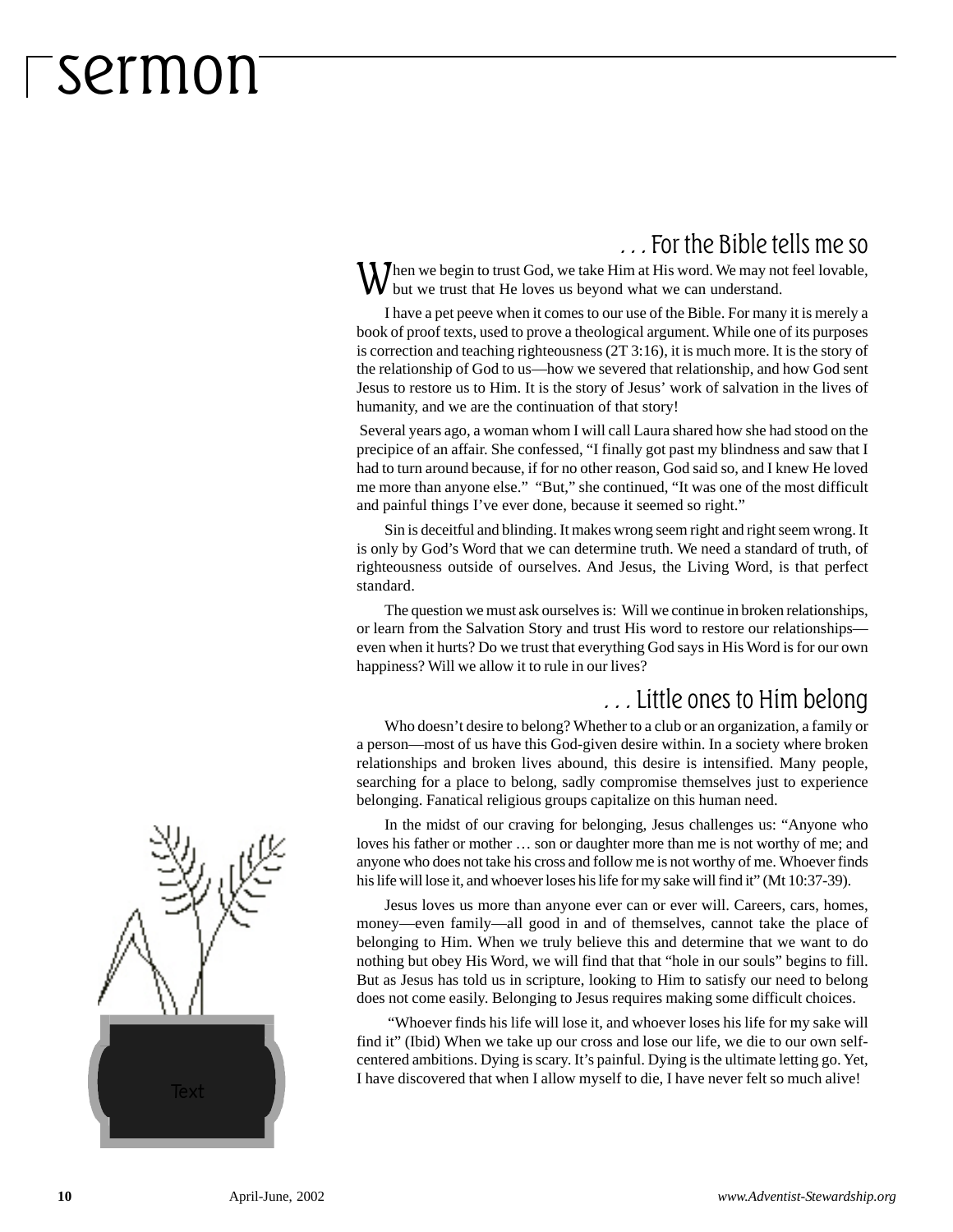*"I had to turn around, because, if for no other reason, God said so, and I knew He loved me more than anyone else."*

#### . . . They are weak, but He is strong

When we belong to Jesus and allow Him to work in our lives, the "down side" is that we become aware of our weaknesses more than ever before. We begin to see how sin has hold of our lives, in our thoughts, attitudes, and behaviors. Then we truly begin to realize our helplessness to live a godly life without the power of Christ.

It's not pleasant to be confronted with the sin in our own heart. And there aren't many of us who like to admit our weakness. From the clothes we wear, to the car we drive, to the people we associate with—we spend so much energy trying to convince everyone that we have it all together—that we are strong! The absurdity of it, is we think we've even convinced God.

The apostle Paul shares with us: "But He [Christ] said to me, 'My grace is sufficient for you, for my power is made perfect in weakness.' Therefore, I will boast all the more gladly about my weakness, so that Christ's power may rest on me … for Christ's sake, I delight in weaknesses … in difficulties. For when I am weak, then I am strong" (2 Cor 12:9, 20).

Some of the strongest people I know readily admit their weaknesses. When we are willing to be vulnerable and share our weaknesses with each other, we become what Henri Nouwen calls "Wounded Healers," agents of healing by giving encouragement and comfort to others through the sharing of our own wounds. The cross is the ultimate witness to the power of vulnerability.

> *"Jesus loves me, this I know, For the Bible tells me so. Little ones to Him belong; They are weak, but He is strong!"*

Do you know Jesus loves you? Do you trust that all He tells you is for your happiness? Have you experienced the love, joy, and peace that belonging to Him offers? Do you realize your powerlessness over the sin in your life?

#### It's not too late

In the Chinese language, the word "change" is comprised of two symbols: the symbol for death and the symbol for opportunity. With change, something must die. In this season of change, is there something in your life that needs to die so that God can move you farther along the road to becoming more like Him? Whatever it is, along with that death will come an incredible opportunity to allow a time of selfdiscovery, growth, and intentional living.

We all have difficult choices to make. Jesus wants to help us make those choices. He never promised us an easy journey, but He has promised us that if we will walk with Him, we will know love, joy, and peace as we have never known it before. The world never has been able to give it, and it never will.

Have you embraced the gospel according to Cradle Roll? It's not too late. Revisit your childhood. Revisit Cradle Roll. Sing the song. Learn the lesson that will make all that you do and believe have eternal significance. Just don't run into Kyle as you tear through the foyer!

![](_page_10_Picture_13.jpeg)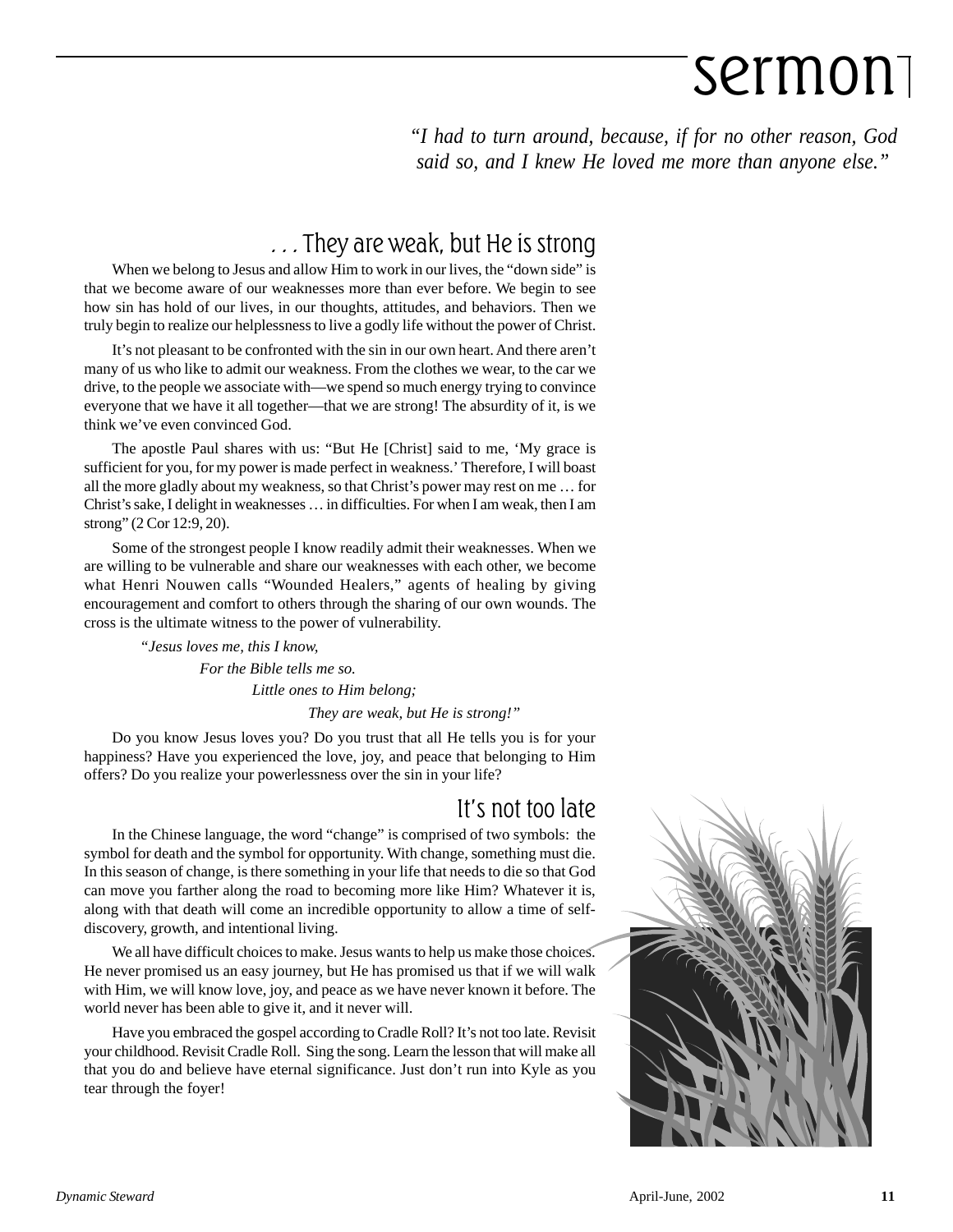### One Sweeping Act

*Claire L. Eva Assistant Director General Conference Stewardship Department*

In his classic work, Les Misèrables, Victor Hugo tells the story of Jean Valjean, a poor man who is sentenced to prison for stealing a loaf of bread for his starving n his classic work, *Les Misèrables,* Victor Hugo tells the story of Jean Valjean, a family. After 19 years, Valjean is finally released. But the law declares that he must carry with him, at all times, papers to reveal his status as a felon.

Before long, Jean finds refuge in the home of a bishop—Monseigneur Bienvenu. During the night Valjean creeps through the house, stealing the valuable silver cutlery he coveted while dining the evening before. Shortly after escaping the bishop's home with the silver, Valjean is arrested by the local gendarme and, in an attempt to escape his punishment, he tells the police that the bishop gave him the silver.

Led by his doubting captors, Valjean is taken back to confront the bishop. His poor life, such as it was, is over. He faces the man he has wronged and knows he will receive his just condemnation—he will be returned to prison for the remainder of his days. His head hangs low, overwhelmed and dejected.

"This man says you gave him the silver, Father!" The crush is about to come.

"Ah! Here you are!" the priest exclaims to Jean Valjean. "I'm glad to see you. Well, but how is this? I gave you the candlesticks too ... Why did you not take them?"

And so marks the beginning of a new life for a man surprised by grace undeserving, pitiable scoundrel that he knows himself to be. The bishop's loving release breaks his pained spirit and sets him free to love as he has been loved. Jean Valjean's life begins at that pivotal moment—by one act of unmerited grace. And that is the gospel! (See Hb 7:26, 27).

"For you know the grace of our Lord Jesus Christ, that though he was rich, yet for your sakes he became poor, that you through his poverty might become rich" (2 Cor 8:9).

The gospel is good news. It is the good news that Jesus Christ, God's "one of a kind" Son, lived and died and was raised again, for you and me. "For it is by grace you have been saved, through faith—and this not from yourselves, it is the gift of God—not by works, so that no one can boast" (Ep 2:8-9).

#### Adam, again?

Freed to love

Christ came to Earth as the *Second Adam.* Why? Because the "first" Adam failed utterly. Were he here to speak for himself, he would confess it resolutely! So why refer to Jesus as the "Second Adam?" Because he came to do what our father Adam did not do—live a perfect, a blameless life. But His victory was not just for Himself. It was for *all* men, women, and children who have ever lived or will ever live on this earth (Ro 5:12-19)! "For since death came through a man, the resurrection of the dead comes also through a man. For as in Adam all die, so in Christ all will be made alive" (1 Cor 15:21).

Before the gospel became reality to me, I feared, perhaps even recoiled, from instruction regarding the example of Christ. Let me explain. Have you a brother or sister who seemed to do everything right? He made the best grades, carried himself with confidence, and received the recognition that goes with those things? Maybe that was all right with you, really. Even though you wished some of his successes might have rubbed off on you. But let's go a step further. How does it feel when others compare you to that sibling?

SCRIPTURE: Romans 3:21-31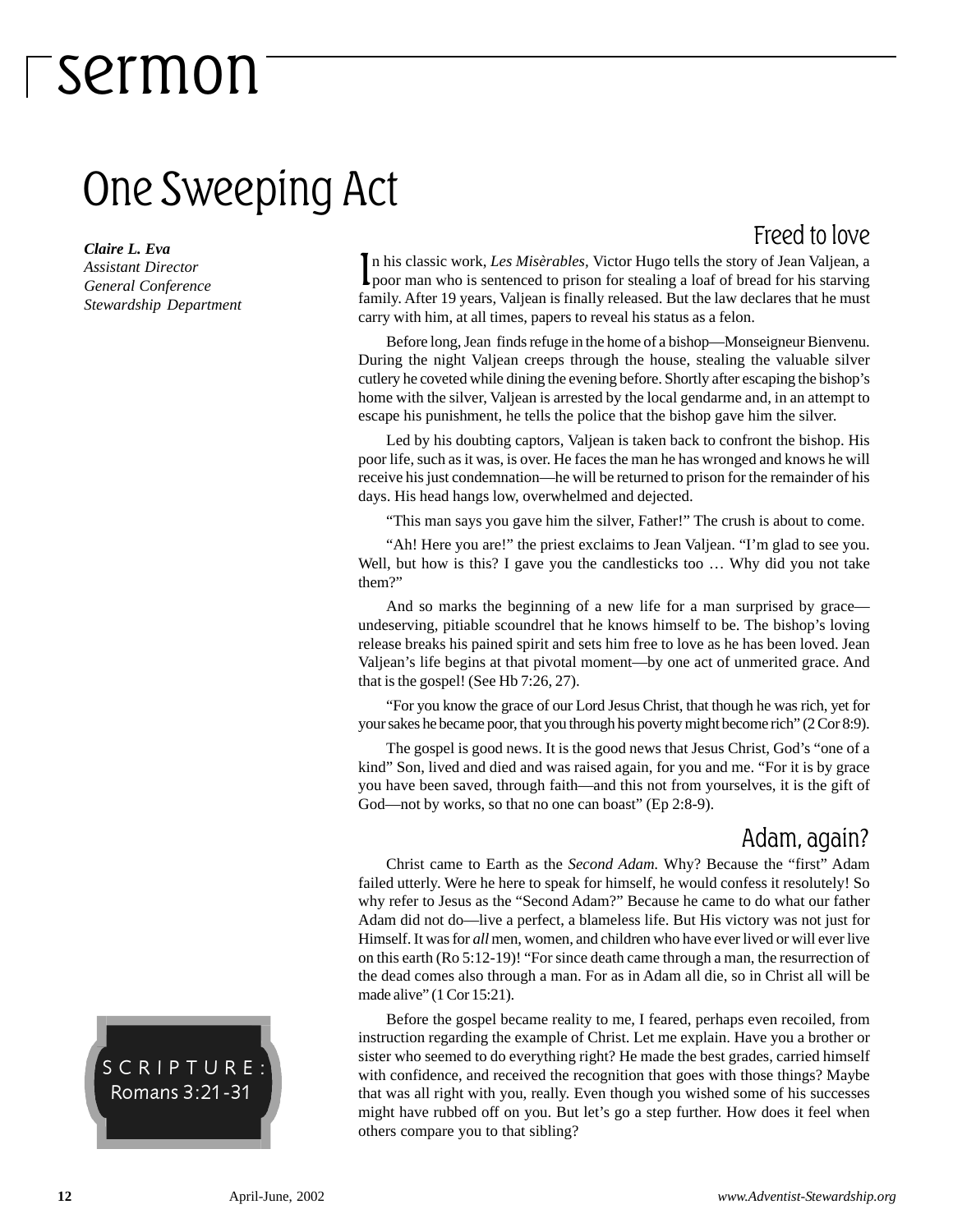*What overwhelms my soul is the reality that everything Jesus did is mine!*

Sarah, a capable college freshman, returned to her alma mater to give an assembly address where her younger sister Jane was a student. After the presentation, the principal of the school approached Jane and said, "Now, *that* is what you have to live up to!" It wasn't the wisest thing to say. And he probably didn't realize the impact of his words. But Jane was overwhelmed.

Words like—"You'll never be like your father!" "Why can't you be like your brother?" "Ruth wouldn't do that!"—All have their penetrating effect. Jesus' example without the gospel is deadly. For it shows us the beauty of a life we will never replicate (Ro 7:7-12).

#### But now I see

When I discovered the true *good news*, it was like seeing through new glasses! Everything my older Brother did for me was not only an example to follow. Previously my response was discouragement—"How can I ever emulate His perfect life?" Martin Luther declared: "Mine are Christ's living, doing, and speaking, His suffering and dying; mine as much as if I had lived, done, spoken, and suffered, and died as He did."

What overwhelms my soul is the reality that *everything* Jesus did is *mine*!

Jesus Christ, God's perfect Lamb, took the death of judgment upon Himself, so that we might never have to die that death! Now I can sing, "I would be like Jesus" with new meaning and Spirit-led motivation. For His precious example—His total dependence upon the Father, His sinless, love-filled life—is my guide for growing into His likeness while I am "complete in Him" (Col 2:9). The same robe that covers us, warms us—and through the Spirit, enables us. "For we are God's workmanship, created in Christ Jesus to do good works, which God prepared in advance for us to do" (Ep 2:10).

#### The only one

Our righteousness, our completeness is found *in Him alone* (Col 2:10). Not in some humanly devised formula that claims to make us righteous in and of ourselves. Lest we judge one another and listen to the Accuser, "Let us remember that we are all erring human beings, struggling and toiling, failing in speech and action to represent Christ, falling and rising again, despairing and hoping" (White, E. G., ST, May 11, 1904, *Bear Ye One Another's Burdens*).

Even when these "bodies put on immortality" (1 Cor 15:53) and we are home at last, we will lay our crowns at His feet. Not so much out of humility, but from the pure joy that we knew where they belonged all the time.

When Jesus comes again, "at that day Christ will be the Judge … But those whose life is hid with Christ in God can say: 'I believe in him who was condemned at Pilate's bar, and given up to the priests and rulers to be crucified. Look not upon me, a sinner, but look at my Advocate. There is nothing in me worthy of the love he manifested for me: but he gave his life for me. *Behold me in Jesus*. He became sin for me, that I might be made the righteousness of God in him'" (White, E. G., YI, May 31, 1900, *The Price of Our Redemption).*

*"Thanks be to God for his unspeakable gift!"—2 Corinthians 9:11*

![](_page_12_Picture_13.jpeg)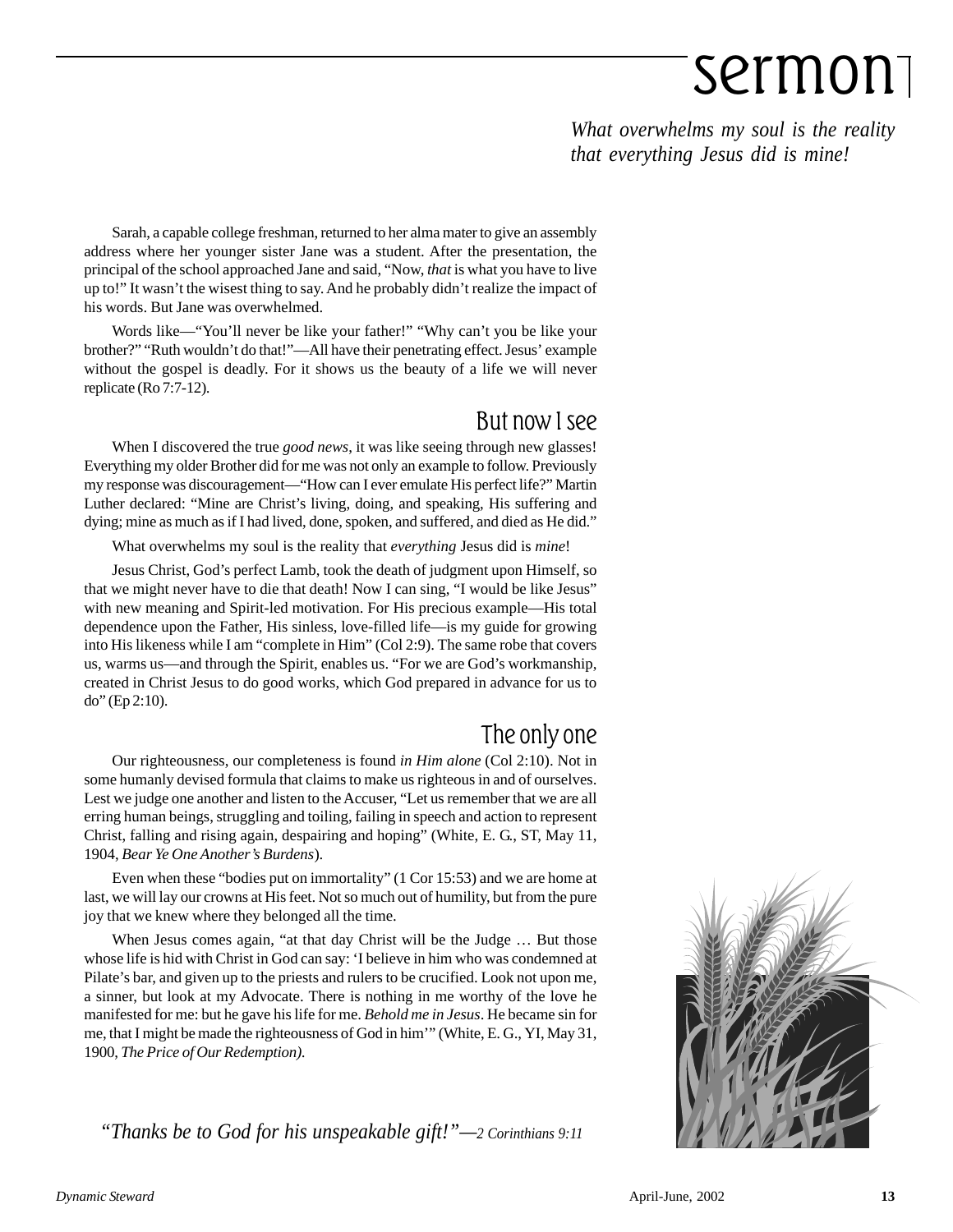# book reviews

### Soul Survivor: How My Faith Survived the Church

*Benjamin C. Maxson, Director General Conference Stewardship Department*

PhilipYancey is one of the more articulate contemporary Christian writers. In this work he tells of the impact 13 different individuals have had on his life to help him survive the cultural Christianity of today's church. He shares his own story and journey and how these thirteen people helped him discover a true relationship with God and grow in spiritual and intellectual maturity.

Yancey grew up in a rigid conservative form of American Christianity that was, in his words, "racist and legalistic." These 13 are the people who helped him "ransom a personal faith from the damaging effects of religion." These individuals are people who stand out in history and list their personal faith as a primary reason for their success. From Martin Luther King, Jr., to G. K. Chesterton and Mahatma Gandhi, the author presents highlights from their lives and writings. At the same time, Yancey shares himself in a way that helps us not only to know him, but also to know ourselves better.

Philip Yance How My Faith

> by Philip Yancey Doubleday New York, New York 2001 US\$21.95

This is an excellent work for those struggling with the institutional church, as well as those who are part of church institutions. We can join in his pilgrimage and learn from Yancey and his mentors.

![](_page_13_Picture_8.jpeg)

by Henry and Richard Blackaby Broadman & Holman Publishers Nashville, Tennessee 2001 US\$19.99

Spiritual Leadership

*Benjamin C. Maxson, Director General Conference Stewardship Department*

Henry and Richard Blackaby have produced one of the finest leadership books I have read. Their leadership paradigm does more than apply biblical language to what leaders do. Instead, they take biblical principles and develop a cohesive spiritual leadership philosophy.

The authors review some of the popular and best definitions of spiritual leadership and then present their own: "Spiritual leadership is moving people on to God's agenda." They then explore the role and tasks of the leader. Their sections on how God develops leaders and the leader's character are among the best in the book. And their five pages on leaders who serve are especially significant. "Spiritual leaders are not their people's servants; they are God's." In closing this section, they state: "Jesus' disciples needed to understand that they were servants of the Lord, and because of this, they would be called upon to serve one another."

This book is a "must read" for any and all who lead or want to lead in the church. We live in a day where leaders are scarce and almost unknown. The church needs leaders—spiritual leaders who catch their vision from God and lead people closer to God while leading His church in fulfilling His mission. This book can help us grow in that leadership.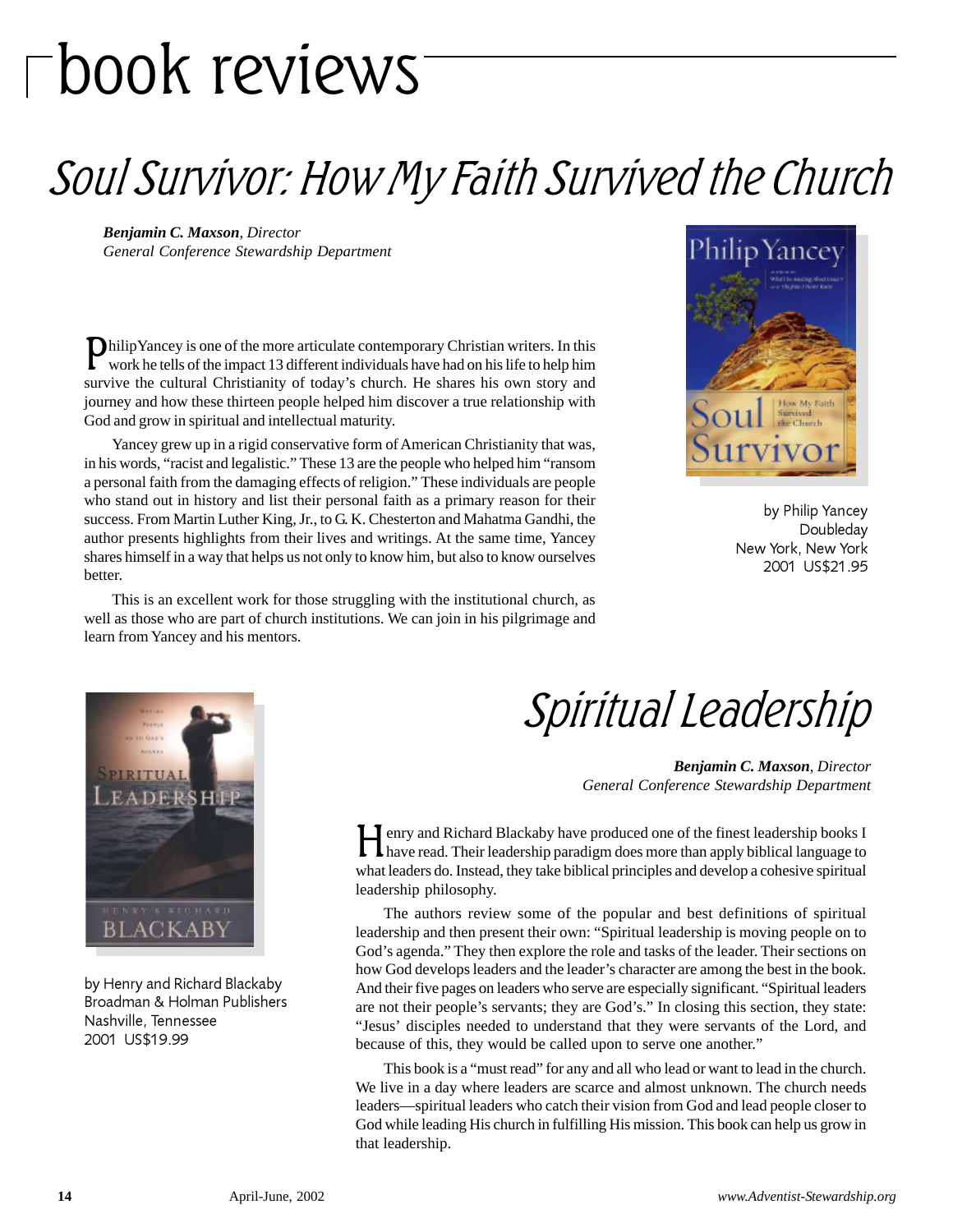# book reviews

### Living Large: How to Live Well— Even on a Little

*Charlotte Ishkanian, Editor Mission Magazine General Conference Sabbath School*

The cover blurb promises to teach the reader how to live happily within any income—even yours. Discover how to give, save, and invest according to biblical principles. Gain realistic, down-to-earth guidance on how to put your financial house in order. Does the book do all this? With today's emphasis on easy credit and instant gratification, the above challenge would seem difficult at best. But for the most part, the author was able to fulfill his goal and present a convincing case for each of his points.

Written for a conservative Christian audience, the book hits some of the sore spots in Christian stewardship squarely and challenges Christians not only to live up to their faith and within their means, but to do so happily and to enjoy life to the fullest. Two principles the author lays out as the foundation of stewardship are—

■ *All wealth belongs to God*—

Albrektson reminds us that, if wealth belongs to God, we don't have to worry about losing what isn't ours in the first place.

*We belong to God—*

The author reminds us that in creating us, God has given us two things of which we must be good stewards: Our bodies, our lives, and the time He has given us on this earth.

He says we can spend more than we earn and go into debt. We can spend all that we earn and break even. Or we can spend less than we earn and learn to live happily and contentedly within our means, while joyfully giving something back to His work.

In his chapter on money management Albrektson details his own personal resource management philosophy. The first point is to discover the joy of giving, not impulsive, but strategic and systematic giving. Families must tighten the budgetary belt and build up savings for financial emergencies. The key to giving joyfully, he states, is being loose-fisted with what isn't ours in the first place, but God's. As a result, giving does become easier.

**J**ithout doubt Albrektson is quite generous with his church and would admit to giving far more than a tithe. I differ with his approach to tithing." I have decided that tithing is not well supported by the New Testament." The demands of the Mosaic Law are not binding on me as a Christian today" he declares (page 59). Jesus said, "You pay tithe on mint and anise ... and this you ought to do" (Mt 23:23).

 To his credit, he suggests that the idea of giving a tithe might be too limiting for some Christians. That it might suggest that once we have given God His ten percent, the rest is ours to do with as we see fit, and this principle is solid. He concludes the chapter with this thoughtful statement: "How much should we give?... At least a tenth. We also have the encouragement of the New Testament: We can't out-give God.... We mustn't give more than we can give with delight, but whatever amount we are led to give, we need to follow through" (page 62).

![](_page_14_Picture_13.jpeg)

by J. Raymond Albrektson WaterBrook Press Colorado Springs, Colorado 2000 US\$10.95

Build a cushion of savings, he counsels young adults and aboutto-be-weds in chapter 13. He suggests three months' wages as a primary goal. Then he suggests adding to that in long-term savings and investing amounts. Albrektson emphasizes how much more sense it makes to save to buy rather than go into debt to buy immediately. The same goes for building a savings account. He clearly illustrates the value of saving even a little when young as opposed to saving a lot when one is older. His personal example is clear, and the advice is solid.

The author rounds out his book by going into investing in the stock market, buying versus renting a home, and most important, living ethically and joyfully on what God provides for us. The book would be put to good use in a study group of young adults preparing to be out on their own, or as part of premarital counseling on financial matters.